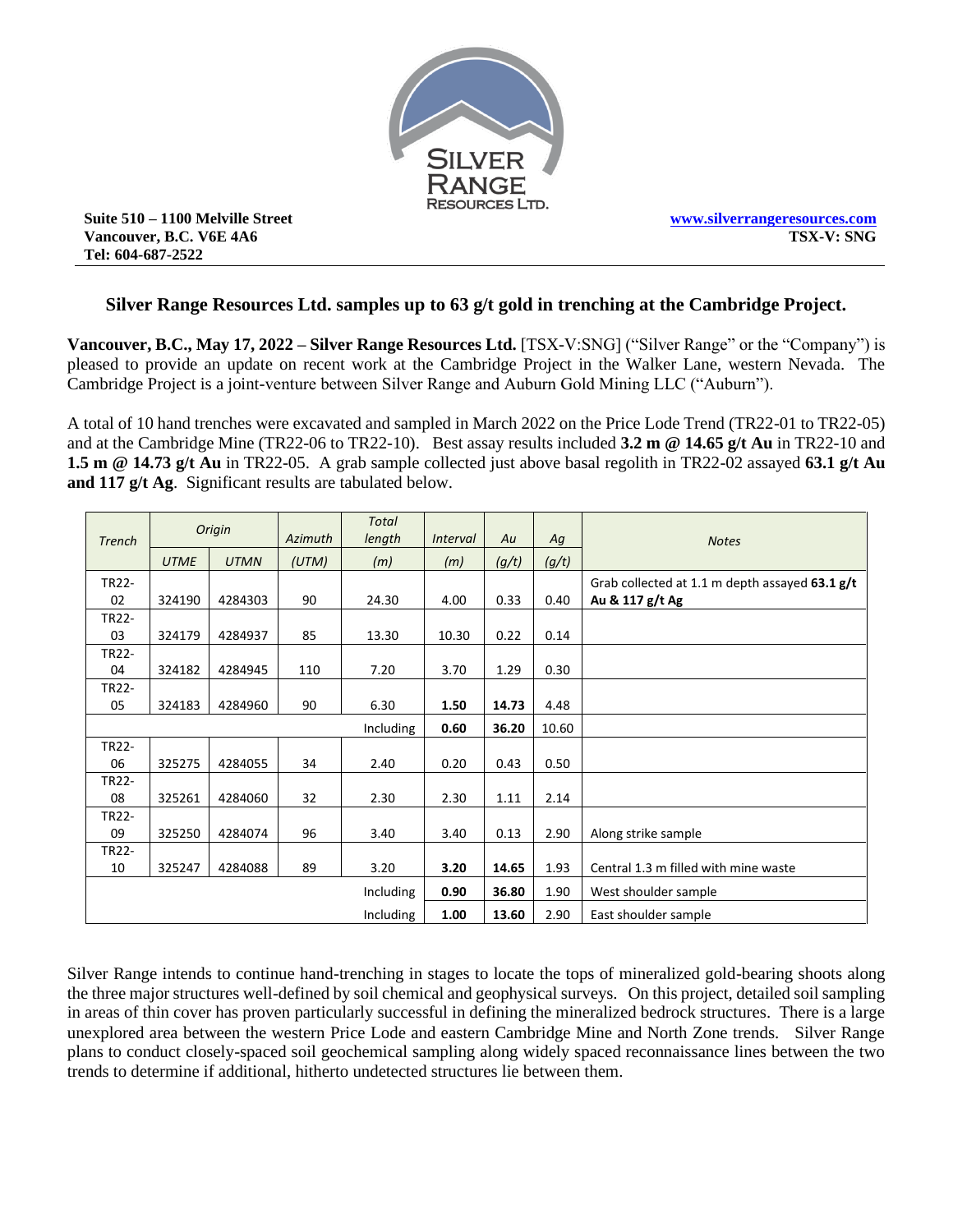

The Cambridge Project is located 33 km south of Yerington in Lyon County, NV. Gold was first discovered in the area in the 1860's and intermittent mining at the Cambridge Mine is reported between 1878 and 1942. The property is underlain by Cretaceous quartz monzonite with local thin Tertiary volcanic cover rocks. The quartz monzonite is cut by north-trending, steeply-dipping faults or shears hosting mesothermal gold mineralization in quartz veins. The veins contain coarse grained, ribbon-banded white quartz together with pyrite, galena, pyrrhotite, chalcopyrite, lesser